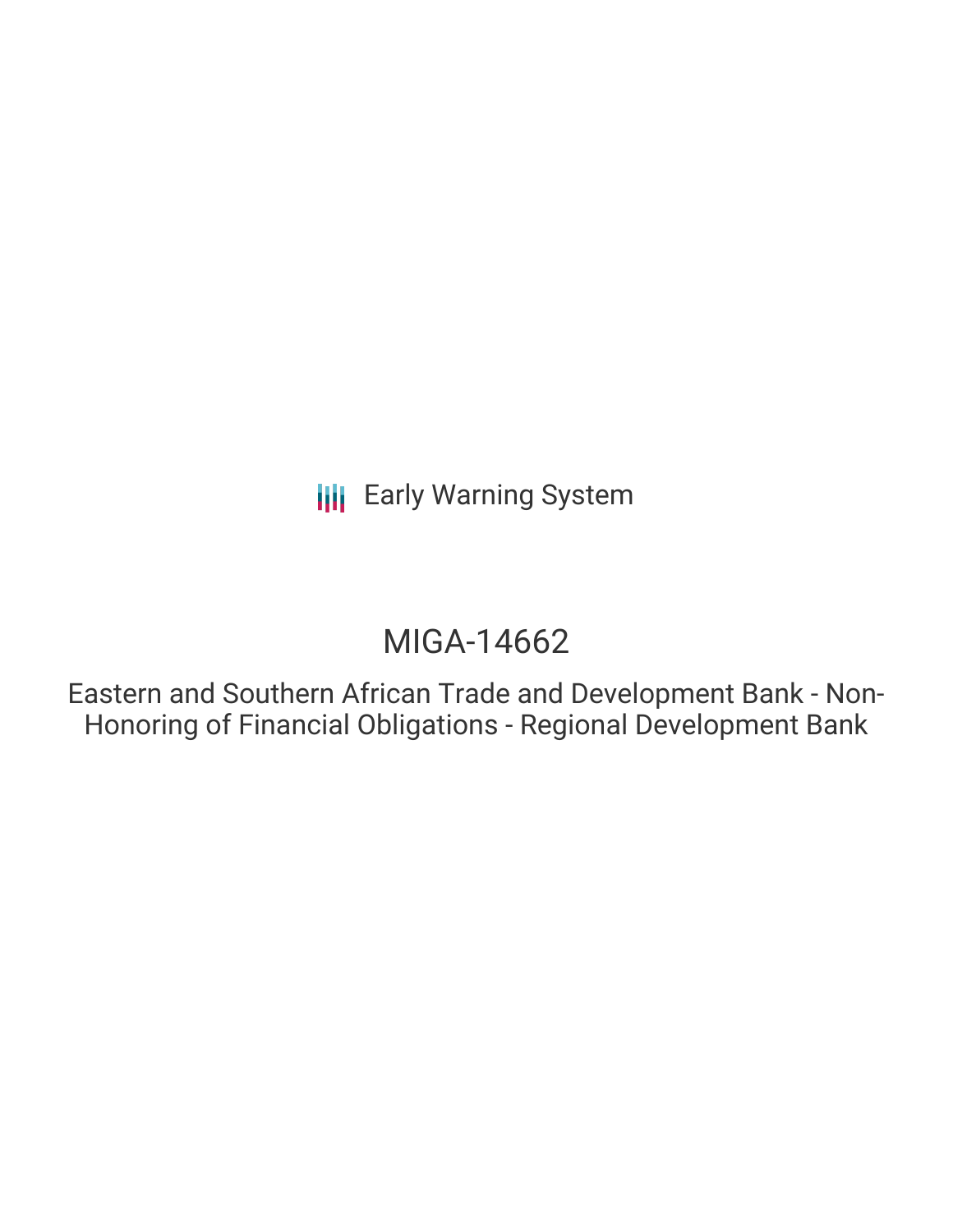

# Early Warning System

Eastern and Southern African Trade and Development Bank - Non-Honoring of Financial Obligations - Regional Development Bank

#### **Quick Facts**

| <b>Countries</b>                        | Burundi, Comoros, Congo, Democratic Republic of, Djibouti, Egypt, Eritrea, Ethiopia, Kenya, Madagascar, Malawi, Mauritania,<br>Mozambigue, Rwanda, Seychelles, Somalia, South Sudan, Sudan, Swaziland, Tanzania, Uganda, Zambia, Zimbabwe |
|-----------------------------------------|-------------------------------------------------------------------------------------------------------------------------------------------------------------------------------------------------------------------------------------------|
| <b>Financial Institutions</b>           | Multilateral Investment Guarantee Agency (MIGA)                                                                                                                                                                                           |
| <b>Status</b>                           | Proposed                                                                                                                                                                                                                                  |
| <b>Bank Risk Rating</b>                 | FI                                                                                                                                                                                                                                        |
| <b>Voting Date</b>                      | 2020-06-18                                                                                                                                                                                                                                |
| <b>Borrower</b>                         | Standard Chartered Bank (as agent, on behalf of itself and other commercial banks to be identified)                                                                                                                                       |
| <b>Sectors</b>                          | Finance                                                                                                                                                                                                                                   |
| <b>Investment Type(s)</b>               | Guarantee                                                                                                                                                                                                                                 |
| Investment Amount (USD)\$411.46 million |                                                                                                                                                                                                                                           |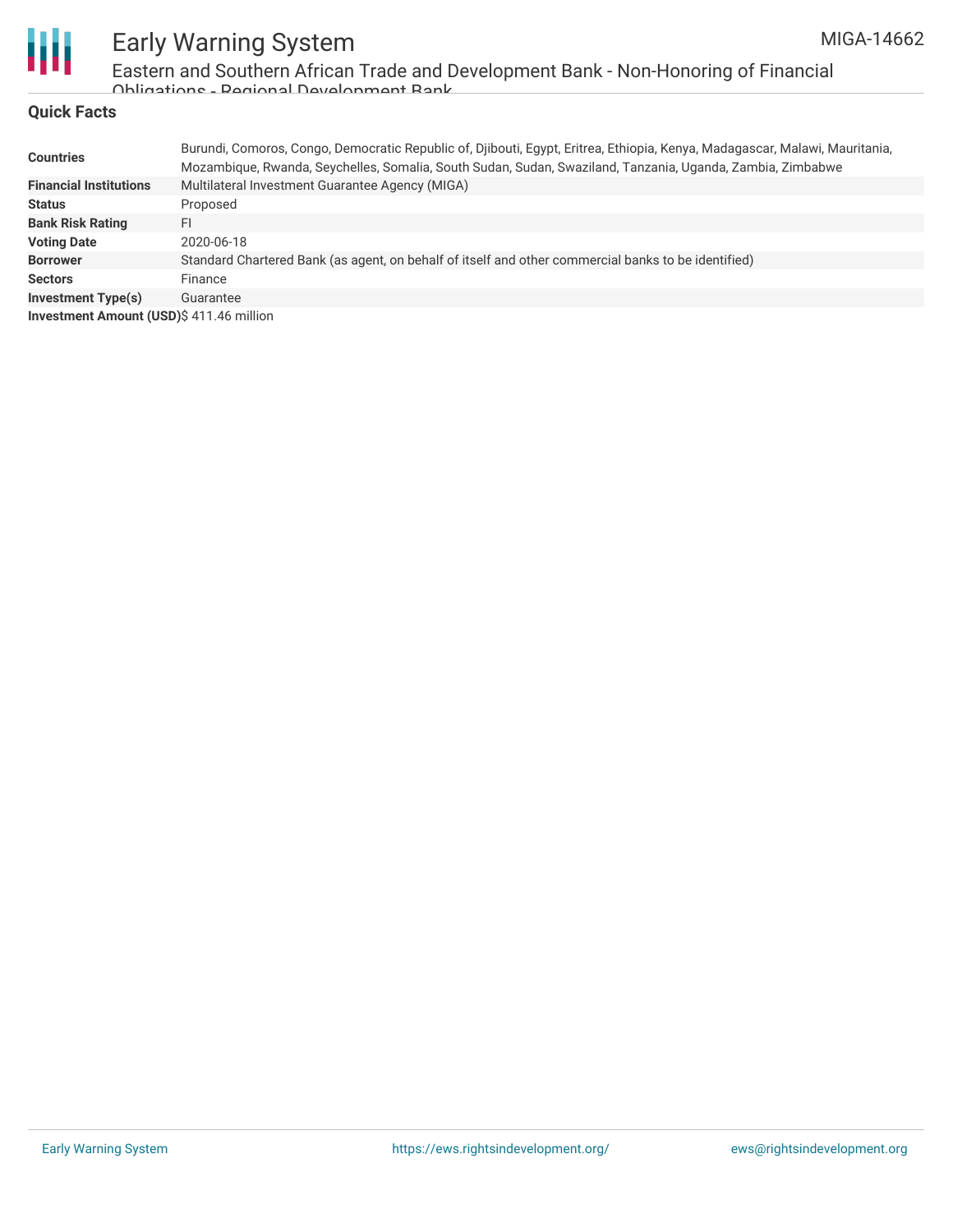

### Early Warning System

Eastern and Southern African Trade and Development Bank - Non-Honoring of Financial Obligations - Regional Development Bank

#### **Project Description**

BURUNDI, COMOROS, DEMOCRATIC REPUBLIC OF CONGO, DJIBOUTI, EGYPT, ERITREA, ESWATINI, ETHIOPIA, KENYA, MADAGASCAR, MALAWI, MAURITIUS, MOZAMBIQUE, RWANDA, SEYCHELLES, SOMALIA, SOUTH SUDAN, SUDAN, TANZANIA, UGANDA, ZAMBIA, AND ZIMBABWE

According to bank provided information, this summary describes non-shareholder loan investments by a syndicate of commercial banks (including Standard Chartered Bank, as agent, on behalf of itself and other commercial banks to be identified, together the "Lenders") to the Eastern and Southern African Trade and Development Bank ("TDB"), formerly known as PTA Bank, with a principal office in Mauritius (dual-domiciled in Burundi, with the operational hub in Kenya). Standard Chartered Bank (as agent, on behalf of itself and the Lenders) has applied for a MIGA guarantee of up to EUR 377 million of principal plus interest and premium, for a period up to 10 years against the risk of non-honoring of financial obligations by a regional development bank ("NHFO-RDB").

TDB is a regional development bank operating in the Tripartite Free Trade Area ("TFTA") comprising the Common Market for Eastern and Southern Africa ("COMESA"), the East African Community ("EAC") and the Southern African Development Community ("SADC"),providing trade and project finance solutions to private and public borrowers. TDB aims to foster economic integration in the region through support of trade, infrastructure development, and private sector growth. TDB also supports national development agencies by co-financing their projects.

Under this proposed project, the Lenders will extend a loan facility denominated in Euros to TDB to support the growth and diversification of TDB's trade finance portfolio (the "Project"). The facility is expected to include EUR 50 million specifically earmarked for COVID-19 response.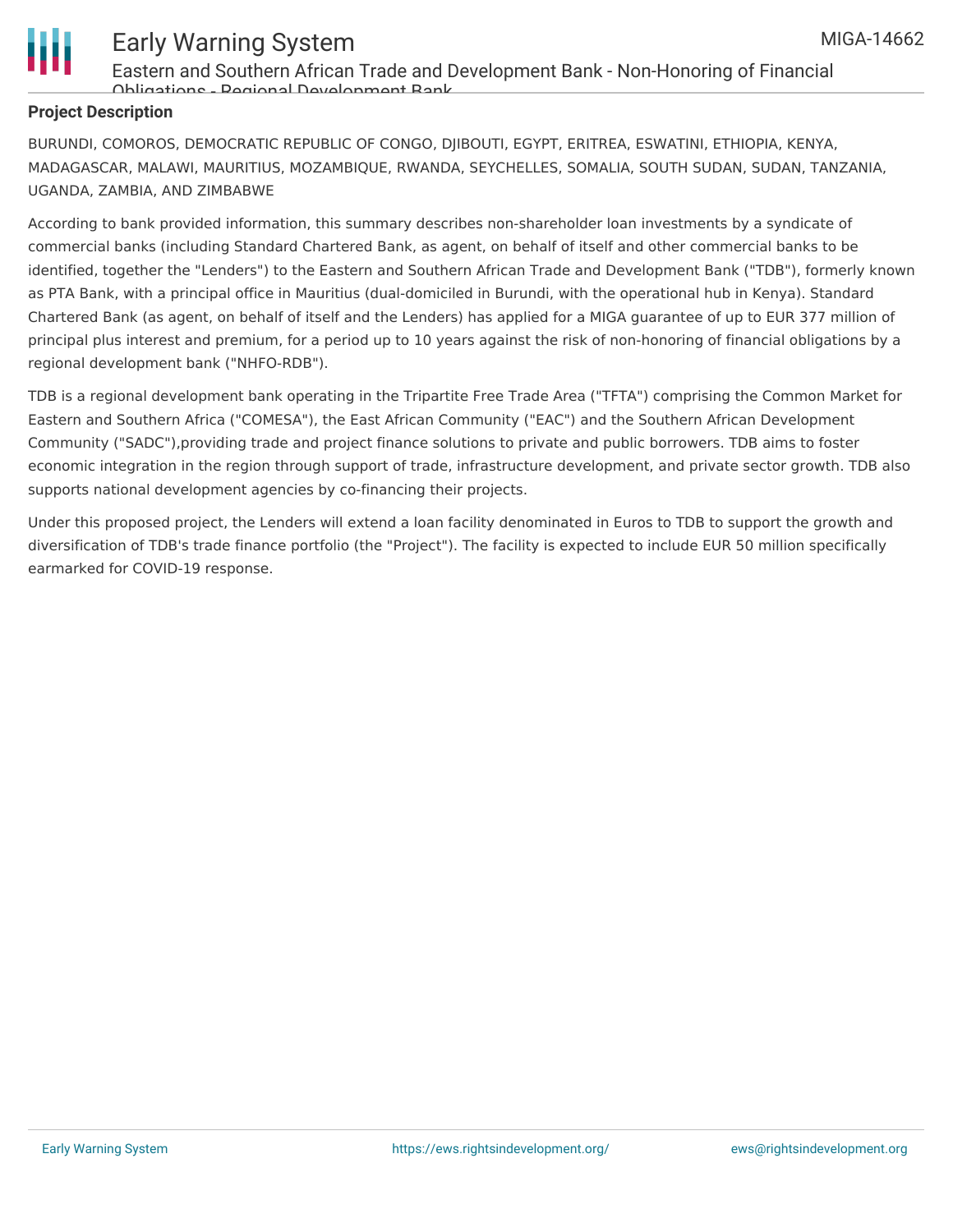

## Early Warning System

Eastern and Southern African Trade and Development Bank - Non-Honoring of Financial Obligations - Regional Development Bank

#### **Investment Description**

Multilateral Investment Guarantee Agency (MIGA)

#### **Financial Intermediary**

Financial Intermediary: A commercial bank or financial institution that receives funds from a development bank. A financial intermediary then lends these funds to their clients (private actors) in the form of loans, bonds, guarantees and equity shares. Financial intermediaries include insurance, pension and equity funds. The direct financial relationship is between the development bank and the financial intermediary.

Standard [Chartered](file:///actor/1112/) Bank (Financial Intermediary)